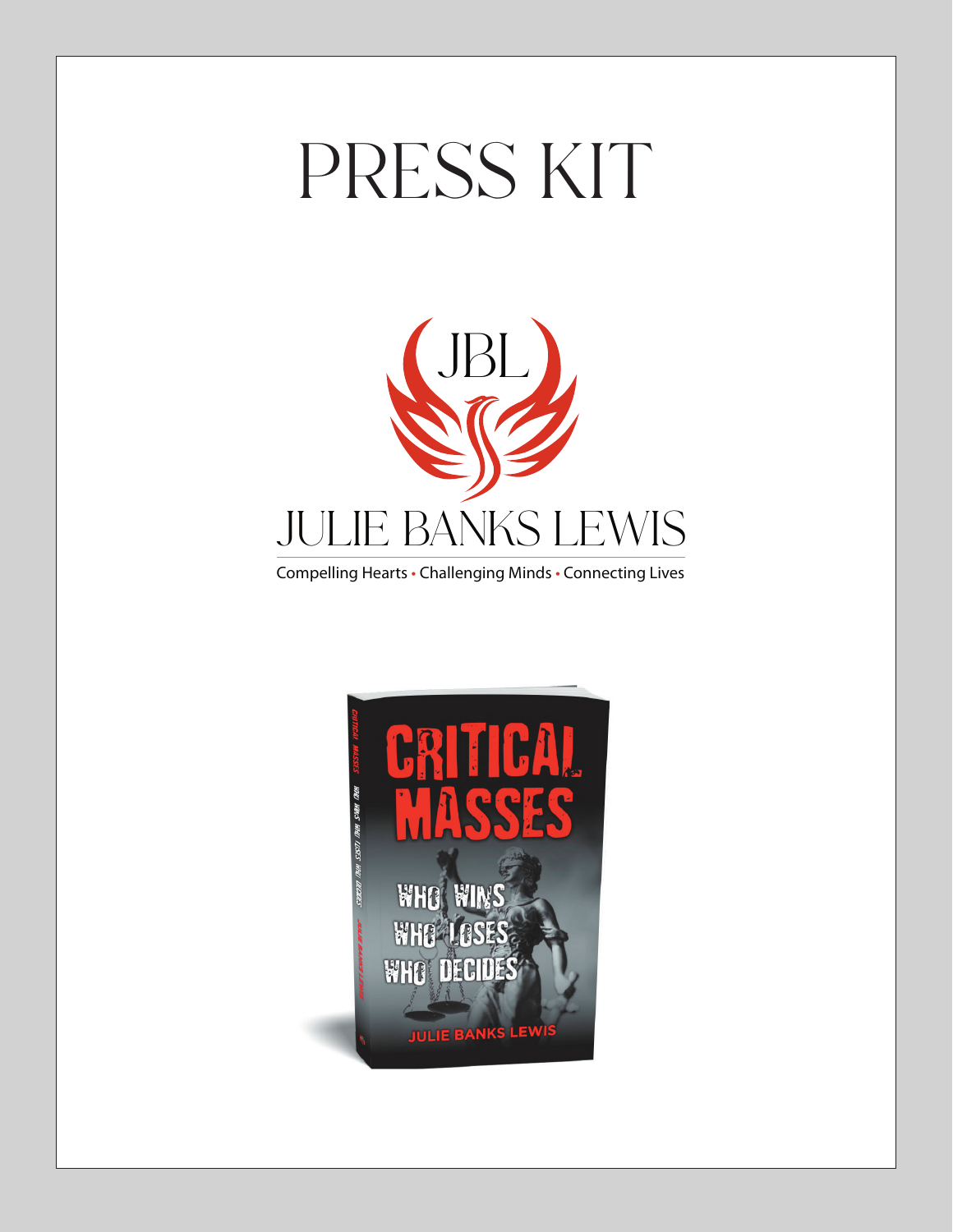#### BIO:

Julie Banks Lewis is an advocate, speaker, and author focusing on universal human rights and socioeconomic justice. With her book *Critical Masses: Who Wins, Who Loses, Who Decides*, Lewis explores how power dynamics are manipulated and structural inequalities created and maintained for the privileging of a relatively few and the oppression of many. Further, she examines how each of us is implicated in current power relations and how we may think, feel, and act to change them.

Her unique perspectives have been molded by her experiential knowledge as an economically challenged, single mother of three children, an other-abled individual, and as a domestic abuse survivor and, adult survivor of sexual, physical, and emotional childhood abuse. She attended Sonoma State University where she earned a BA in Women's and Gender Studies (WGS) and an MA in aself-designed Interdisciplinary Studies program: Power Dynamics and Structural Inequalities. She is an organic intellectual, deconstructing official historical and cultural narratives, and marrying theoretical explanations with real-life experience. Her goals are to compel hearts, challenge minds, and connect lives in an earnest attempt to upset the status quo and help create understanding for a social order that elevates all peoples and subjugates none.

When not seeking out ways in which to change the world, bring peace among all peoples, and save the planet she spends time enjoying nature in beautiful Colorado with her preteen daughter, her two adult daughters, their husbands, and her young grandson.

#### CRITICAL MASSES SYNOPSIS:

In *Critical Masses: Who Wins, Who Loses, Who Decides*, the author presents a multi-disciplinary examination of power dynamics and structural inequalities throughout American history demonstrated in patterns and continuities in social interaction, beliefs, and behaviors. The book deconstructs systems of power, i.e. Patriarchy, Capitalism, and a faux democracy and considers how those who decide are also those who win. Ultimately, it is these Power Elite who decide the movements of the world's peoples, as well as the fate of the planet. The author illustrates how these systems are maintained and perpetuated through ideologies and institutionalized through religions, schools, propaganda, and positioning. It is now and has historically been, the people who lose. Systemic problems of classism, genderism and racism, all "ism's" are integral parts of a system of control intended to keep peoples separated and divided and in these respective places as based on race, gender, ethnicity, and numerous other markers of identity. It is these constructed divisions the author attempts to bridge, if only in understanding, such that people may find common ground to come together in creating a new world vision.

The preceding is a limited introduction to the topics presented for readers consideration within the pages of this book. The perceptions and explanations are those of an educated, but marginalized citizen. Her words speak to how privilege and power create and maintain poverties and masses of Poor, here and globally. This book is this author's voice being introduced to conversations on social justice and human rights; as if she were taking a seat at the table of power and contributing a voice, of and for the People.

#### ABOUT JBL PRESS:

Julies Banks Lewis as JBL Press publishes books focused on universal human rights and economic social justice.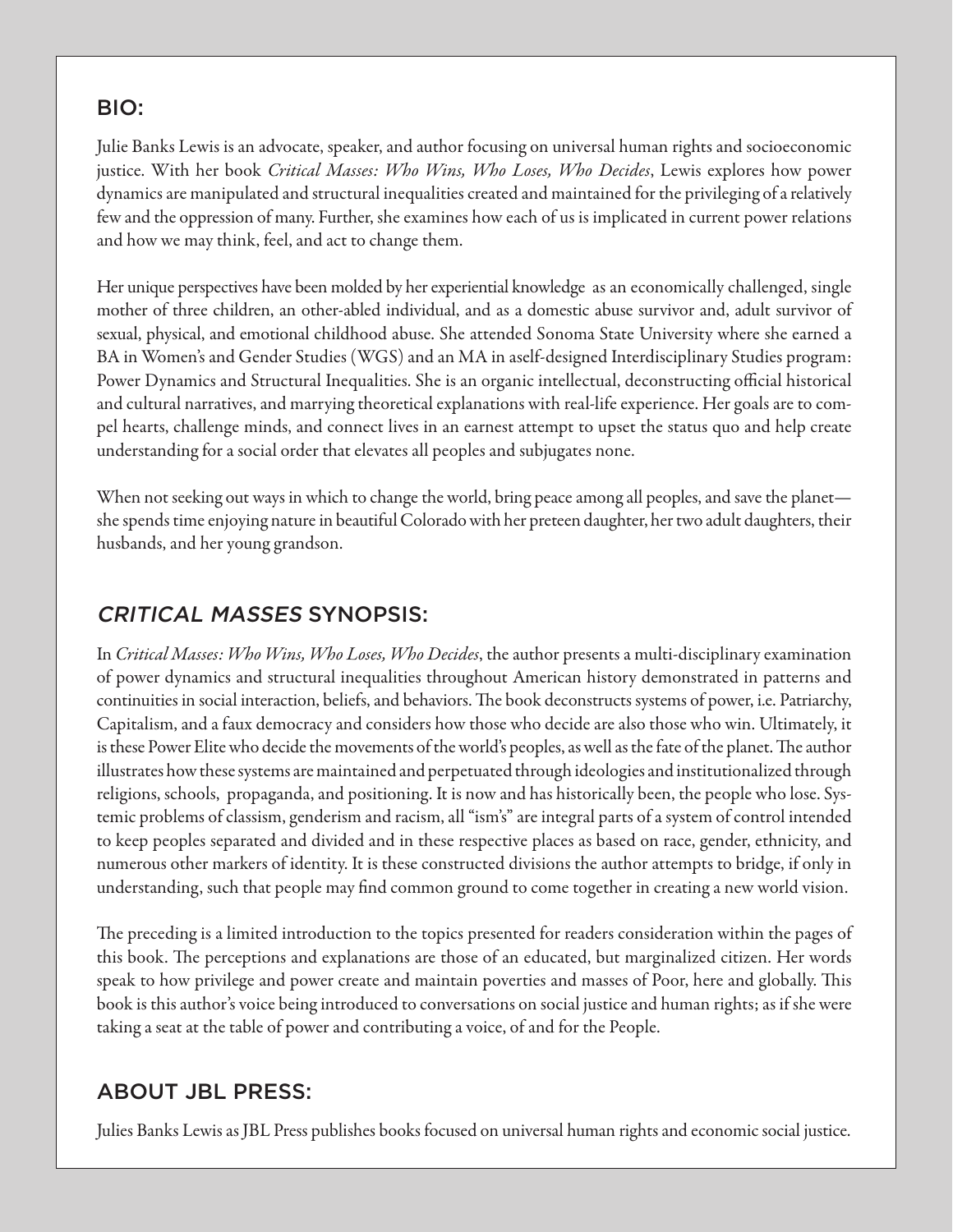## FACTS:

- Julie Banks Lewis is an advocate, speaker, and author focusing on universal human rights and socioeconomic justice.
- Julie attended Sonoma State University where she earned a BA in Women's and Gender Studies (WGS) and an MA in a self-designed Interdisciplinary Studies program: Power Dynamics and Structural Inequalities.
- *Critical Masses* launches on Amazon and earns a #1 Hot New Release and Best Seller status.

## POVERTY FACTS:

- In the United States today there are over 37 million people living in poverty.
- Nearly one-quarter of families (23.4%) living in poverty are headed by females.
- Single, white, non-hispanic women make up approximately 42% of those living in poverty. However, Black and Hispanic women are disproportionately affected.
- American Indian and Alaska Native (AIAN) women have the highest rate of poverty among women or men of any racial or ethnic group.
- More than ten million children under the age of 18 live in poverty; that's nearly 1 in 7.

# JULIE BANKS LEWIS QUOTES:

*Equality of condition and equality of opportunity must provide the foundation of an interdependent nation with building blocks found in dignity and respect given to every American, regardless of socioeconomic status.* —Julie Banks Lewis

*We do not have to take from ourselves in order to give to others. It is possible to care for our own needs and still give due consideration to the needs of others.* —Julie Banks Lewis

*In embracing diversity we do not diminish the uniqueness of the individual; rather, in embracing differences, of and between individuals, we celebrate diversity of each and all.* —Julie Banks Lewis

*A pattern is only a pattern as long as it continues. A pattern interrupted, must as a matter of course, change. And, in change is possibility.* —Julie Banks Lewis

*Until every member of society can feel secure, no one will truly be secure, and no amount of fear will protect us.* —Julie Banks Lewis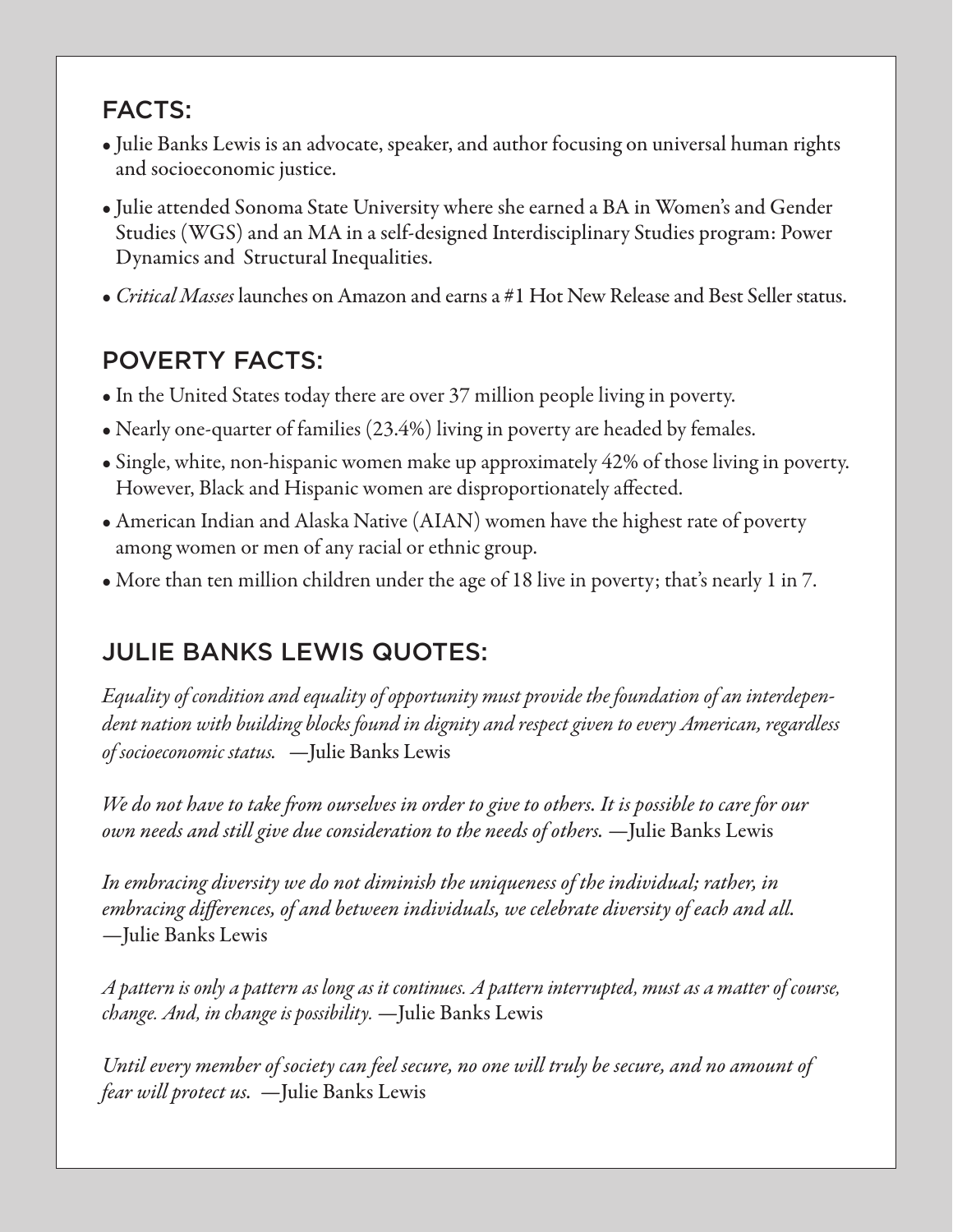### PROFESSIONAL QUOTES ABOUT *CRITICAL MASSES*:

This slender volume, about the size of an inspirational book, is indeed inspiring, but not in the same way as the usual books in that category. It contains no pretty and easy pathways, no serene meditations or light beams from heaven. The inspiration is buried deeply in the trauma of this country's bloody past and present. The inspiration is there in a powerful call to action to save our beautiful planet, our children, grandchildren and loved ones.

> *—Frances K. Ransley, author,* This House Protected by Poverty*, 2013, Tenacity Press Productions.*

> > ₫Δ

*Critical Masses* is a self-help, non-fiction book, and it assesses the power dynamics and structural inequalities throughout American history. It discusses the system of powers, Capitalism, democracy, Patriarchy, and so much more.

It was sad to see how the power elite are the ones who control the movement and fate of the living. I found it fascinating to know how schools, churches, propaganda, and strategic positioning affected gender equality, race, and ethnicity. It was evident to see why these topics have always created division amongst people. You can definitely understand the term "divide and conquer" when you read this book.

The literature is written well, and it is easy to understand the premise. This is a thought-provoking book, and I enjoyed reading it. I believe books that educate and make you wonder are a great source to have. The subject matter was organized well and presented intriguingly.

—*Jeyran Main, Editor-in-Chief,* Review Tales

∆[∆

*Critical Masses* diligently examines and challenges global inequality with numerous examples. It is a well-researched piece of work that might be beneficial for those seeking to understand the barriers set forth for certain populations.

*—Mandy Feder Sawyer, Professor, Editor, Journalist*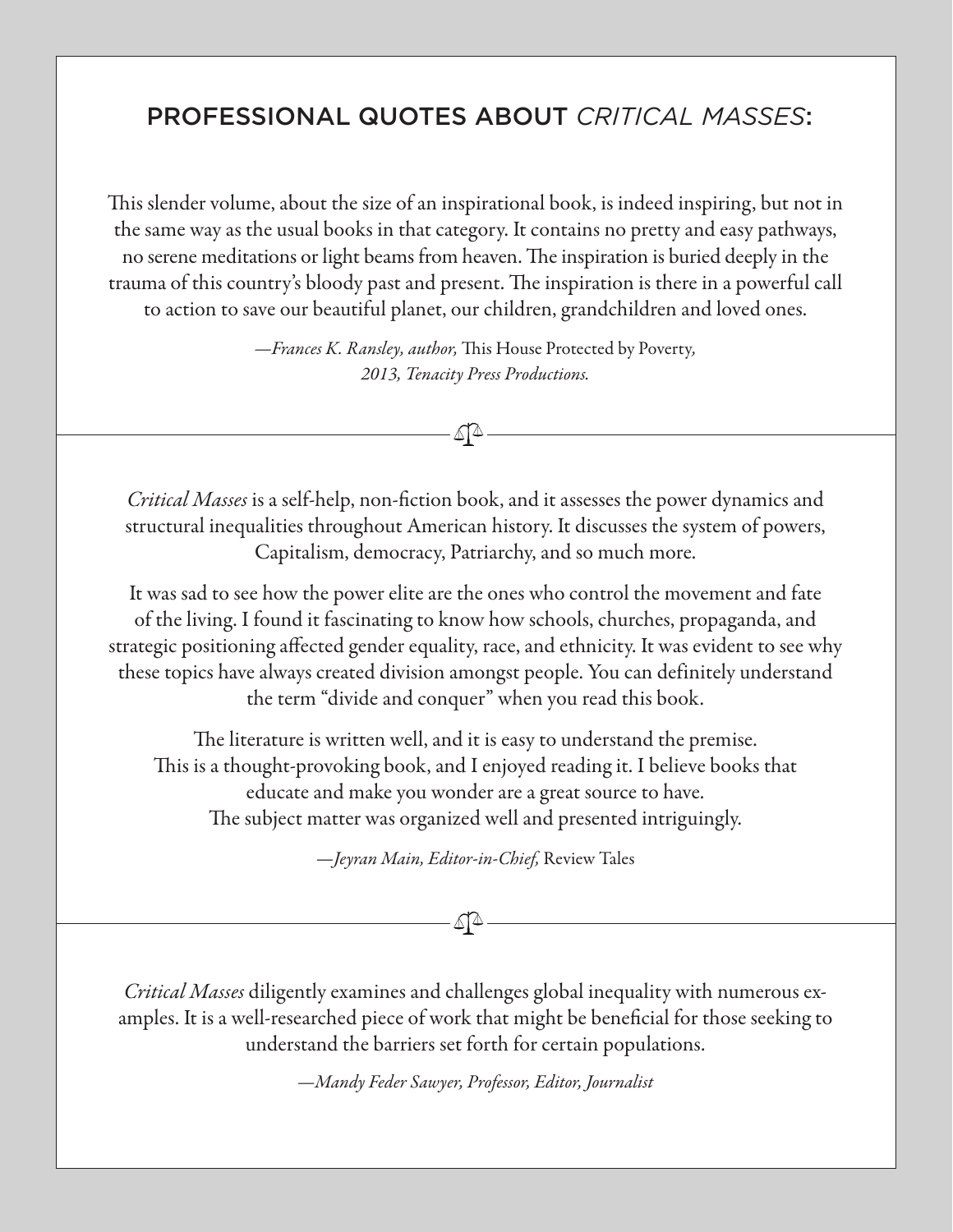#### *CRITICAL MASSES* EXCERPTS:

This climate of fear, as integral a part of human interaction as it appears to be, is permeable and mutable. If we fail to get around it, we face further separation and division, more exclusion, marginalization, and oppression. Human beings need each other, we are social creatures; we thrive on connection and are mutually dependent on each other to fill basic human needs. We need to take steps to address this climate of fear in opposition to what the government and media keep feeding us about national security, personal security, financial security, etc. Approaching relationships with *others* in a spirit of interdependence with patience, understanding, open communication, and tolerance, fear can and must be overcome. Until every member of society can feel secure, no one will truly be secure, and no amount of fear will protect us. P. 111

 $-\Delta$  $\Delta$ 

Tools for manipulation of public opinion include censorship, propaganda and public relations, suppression of information, and other methods. Through the control of informagion and manipulation of its meaning, America's leaders have molded a pliant mass public consciousness to meet their ends. The public consciousness is manipulated and controlled by relatively small groups of capitalist corporatist men. Differences and divisions for the masses are constructed within these spheres of influence. Keeping the masses separated and uninformed allows the Elite to continue with business, as usual, uncontested, and abetted by conformance, complicity, and complacency of the populace. Social injustice is bred and thrives in conditions such as those created and maintained in America's patriarchal, capitalist, quasi-democratic society, and so too, are the divisions that separate and fragment people. P. 114

In each human interaction there is a chance for good, for love, for connection, and ultimately, for belonging. However, each time connection is denied, love withheld, or goodness turned bad, hope diminishes. Such is the case for thousands of disenfranchised inner city and rural community youth. They suffer from alienation as most come from marginalized communities. They live as estranged members from society-at-large by virtue of their birth into an excluded ethnic group, race, or socioeconomic class. Societal expectations, rules, and roles are in confusing and often contradictory spaces in these young people's lives. P. 127

∆ि